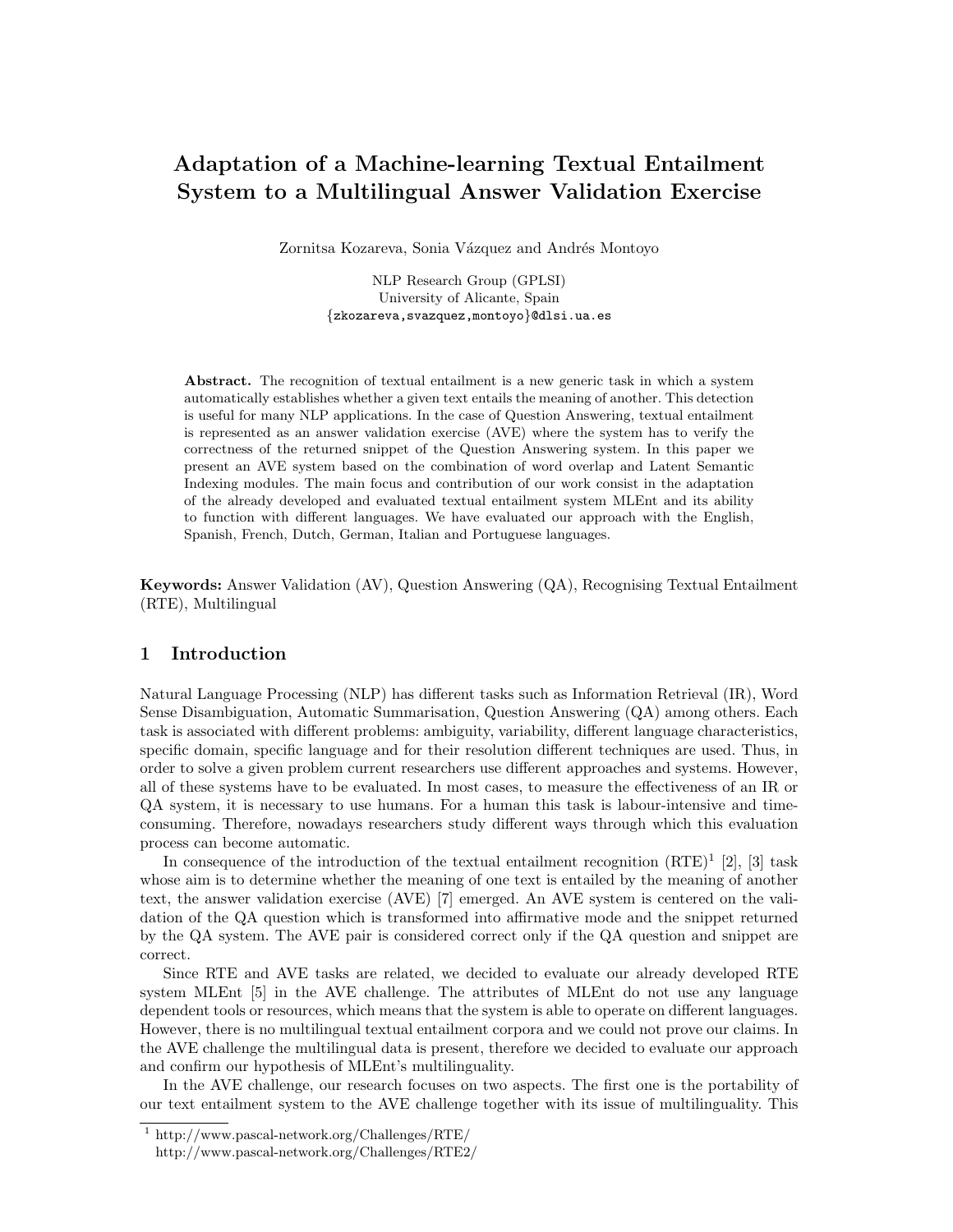aspect is proven with the exhaustive evaluation on the following seven languages: English, Spanish, French, Dutch, German, Italian and Portuguese. The second aspect of our study is the influence of voting. For the RTE challenge [4] we have demonstrated that depending on the data sets the voting strategy has higher or almost no impact. This made us observe the voting behaviour for the AVE challenge.

The paper is organized as follows: Section 2 describes the different modules of our AVE system, in Section 3 are shown the carried out experiments, followed by discussion of the obtained results and finally we conclude in Section 4.

## 2 System Description

In this section, we describe our answer validation system. The system consists of a module of the already developed Machine-learning based Textual Entailment system called MLEnt. This module is combined through simple voting technique with a newly developed module for acquiring semantic similarity information through Latent Semantic Indexing. The developed system does not use any language dependent tools or resources, therefore it was possible to evaluate its performance for different language answer validation pairs. The main advantages of our system are its low computational cost, fast performance and the ability to work on different languages.

#### 2.1 Word overlap module

The MLEnt system consists of word overlap and semantic similarity modules. For the AVE competition we utilized only the word overlap module as the similarity one uses information from WordNet and it was impossible to adapt it to the different language pairs. The following attributes were included in the AVE word overlap feature set:

n-grams: look for common position-independent unigram matches between the text and the hypothesis in the AV pair. According to this attribute the AV pair is correct when the sentences of the text and the hypothesis share the same words. Respectively, the n-gram attribute determines the AV pair as incorrect when there are no common words at all.

This attribute does not consider semantic similarity information and it is not be able to determine that if "vehicle" and "car" are present in the sentences they are related and this can increase the similarity of the n-gram approach. Another obstacle for this attribute is its insensitiveness to the word order and the sentence level structure. As it is looking only for arbitrary n-gram coincidences, it is unable to determine that although "Mary calls the police" and "the police calls Mary" have the same words, they do not infer the same meaning. For this reason, we included the longest common subsequence (LCS) and the skip-gram attributes.

LCS: looks for common non-consecutive word sequences of any length between the sentences of the text and the hypothesis. Longer LCS corresponds to more similar sentences for the answer validation text and hypothesis. LCS estimates the similarity between text T with length m and hypothesis H with length n, as  $\frac{LCS(T,H)}{n}$ . LCS does not require consecutive matches but in-sequence matches that reflect the sentence level word order. When the measure determines two or more equal by length LCS, only one of them is considered. For this measure there is no need to define the length of the word sequences, because LCS automatically includes the longest in-sequence n-gram. LCS reflects the proportion of ordered words found in the text and the hypothesis, therefore in comparison to the n-grams measure it will indicate that "Mary calls the police" and "the police calls Mary" are not so similar because they share only two ordered n-grams. This influences the AV classification in a more sensitive way denoting that the text and the hypothesis have grater distance than the one determined by the n-grams.

skip-gram: represent any pair of words in sentence order that allow arbitrary gaps. Once all pairs for the text and the hypothesis are generated, the overlapping skip-grams are counted using the measure  $skip_0$   $skip_0$   $skip_0$   $skip_0$   $skip_0$   $gram = \frac{skip_0}{C(n) \ number \ of \ chinfty}$  $\frac{skip_1_{skip-1}^{skip_1}1}{C(n, number\_of\_skip_1;1)}$ , where  $skip_1^{skip_1}1$  refers to the number of common skip-grams found in the text T and the hypothesis H,  $C(n, number of -skip\_gram)$  is a combinatorial function, where  $n$  is the number of words in the hypothesis and number  $of$   $\_skip$   $qrams$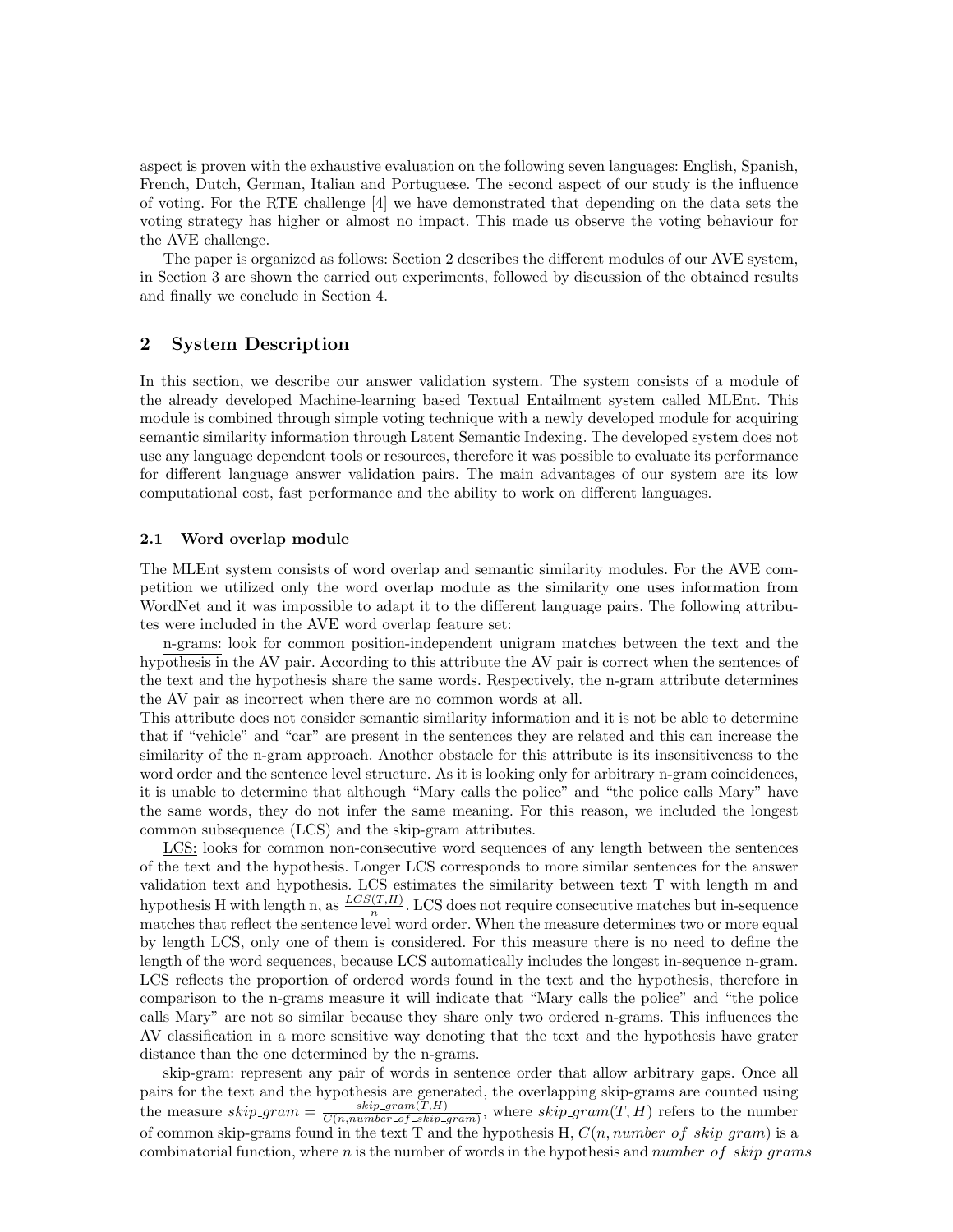corresponds to the number of common n-grams between  $(T, H)$ <sup>2</sup>. According to the skip-grams, the AV pairs is correct when text and hypothesis have more common skip-grams.

For the following sentence pairs:

- $S_1$ : Mary calls the police.
- $S_2$ : Mary called the police.
- $S_3$ : The police called Mary.

the skip-grams identify that the similarity between the sentences  $S_1$  and  $S_2$  is stronger than the similarity between the sentences  $S_1$  and  $S_3$  or  $S_2$  and  $S_3$ . However, the n-gram and the LCS are not so sensitive and cannot determine the similarity correctly.

number matching: identifies the numbers in the AV text and hypothesis, and then verifies them. For sentences where there are no numbers at all, the number matching attribute assigns the value of NO to the AV pair. According to this attribute, the AV is correct when the numbers in the text and the hypothesis coincide.

The performance of the described attributes is evaluated only for English and Spanish, because the AVE organizers provided training data for these languages. For the training phase we used the SVM and kNN machine learning classifiers, and also observed the behaviour of the information gain (IG) measure for the different language pairs and for different sizes of training data. IG is a measure that indicates from a given set of features which are the most important ones. According to IG, the two most crucial attributes for the AVE correct classification are the LCS and the skip-gram. For the word overlap feature set, the system generated two outputs, one obtained by the LCS and another obtained by the skip-gram.

We had to adjust the LCS and skip-grams attributes to the rest of the languages for which we had no training data. As the generated attributes are influences by the length of the overlapping words normalized by the total amount of words present in the AV hypothesis it was possible to adapt them. We measured the standard deviation of the LCS and the skip-gram attributes for Spanish and English, and we observed the obtained standard deviation values and their corresponding YES/NO values. Thus for the rest of the languages, the YES/NO values were assigned according to the standard deviation values.

#### 2.2 Latent Semantic Indexing module

Latent Semantic Indexing (LSI) [6] is a computational model that establishes the relations among the words in a large corpus using a vectorial-semantic space where all terms are represented by a term-document matrix or so called conceptual matrix. In order to obtain the similarity relations, the terms have to be distributed in documents, paragraphs or sentences. Then according to this distribution, the co-occurrence among the different terms is determined.

Once the term-document matrix is obtained, LSI uses the recursive algorithm Singular Value Decomposition (SVD) which decomposes the term-document matrix into three other matrices. These matrices contain the singular vectors and the singular values. SVD transforms the original data into linearly independent factors. Many of these factors are very small and they can be ignored in the approximation model. The final result of the decomposition process is a reduced matrix of the initial term-document matrix that is used to establish the word similarities.

In order to apply LSI to the AVE task, we need corpus which serves as a basis to construct the conceptual matrix. We used the answer validation T-H data provided by the AVE organizers. The conceptual matrix is constructed with the T-phrases of the AVE corpus. This is due to the results which we obtained in a study with the RTE2 data [9]. According to this study when the T phrases are used as corpus, the RTE task performs better. For each one of the languages – English, Spanish, Italian, German, Dutch, Portuguese and French, we constructed different conceptual matrices using the sentences of the text from the AVE corpora.

From the generated conceptual matrix one can establish the similarities of the terms, the phrases or the documents. In our experiment, we are interested in establishing the similarity of

<sup>&</sup>lt;sup>2</sup> (e.g. number of skip grams is 1 if there is a common unigram between T and H, 2 if there is a common bigram etc.)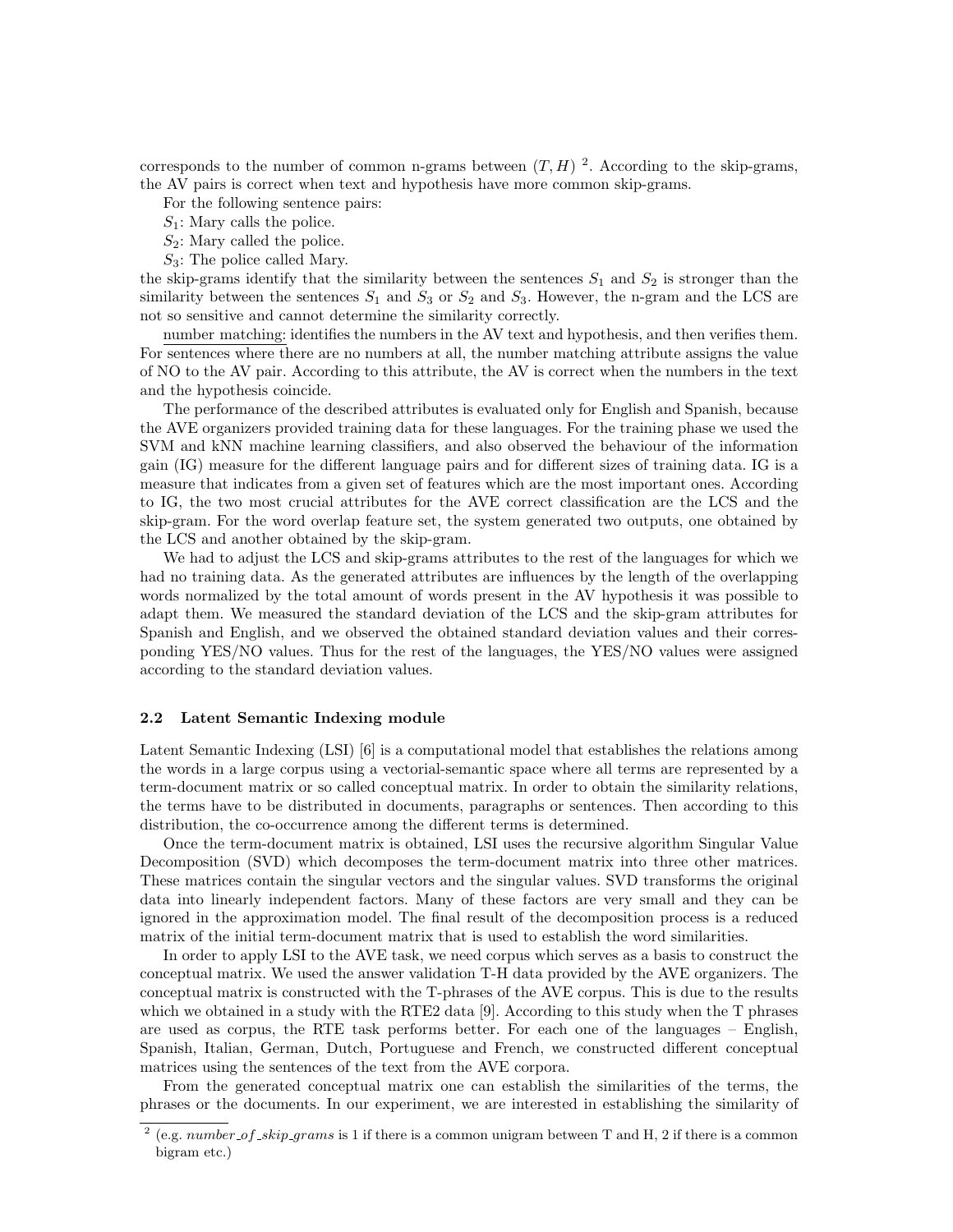the T-H pairs. LSI extracts the similarity relations between the T-H phrases and the results is a list of T-H phrases ordered by their similarity score. Under the concept of LSI, an AVE pair is correct when the similarity value is close to 1, and less similar when the similarity value is close to 0.

In order to determine which values should be considered as more or less similar, we used a threshold. This threshold was determined after we executed several experiments with the Spanish and English AVE training data. For the both languages the best results were obtained with the 0.8 threshold. Which means that a T-H pair which equals or is above 0.8 is assigned with the value 'YES' and the rest of the pairs are assigned with 'NO' value. The 0.8 value was also used as a threshold for the rest of the languages.

The next examples illustrate how the LSI module works:

**Example1:** This is an instance of the AVE test collection that returns an entailment value of 'NO', in this case the LSI Module returns a value of 0.402886:

 $\langle$  pair id="4525" value="NO" task="QA">

 $< q$  lang="EN" src="clef2006" type="OBJECT">What is Atlantis $<$  /q >

 $<$  t doc="096222">TO ATLANTIS' CREW. From Associated Press NASA briefly lost contact with the space shuttle Atlantis and its six astronauts Sunday because of crossed radio signals. The problem occurred as Atlantis switched from one Tracking and Data Relay Satellite to another, a routine procedure during Atlantis nor its crew was in any danger, and no science data was lost, said Mission Control with Atlantis was restored after eight minutes, but it was an hour before engineers realized crossed signals, $\lt/t$ 

 $\langle h \rangle$  >Atlantis is ATLANTIS THE LOST EMPIRE. $\langle h \rangle$ 

 $\langle$  /pair  $\rangle$ 

**Example2:** This is an instance of the AVE test collection that returns an entailment value of 'YES', in this case the LSI Module returns a value of 0.905481:

 $< pair$ id="7818" value="YES" task="QA">

 $\langle q \rangle$  lang="EN" src="clef2006" type="OBJECT"> What is Atlantis  $\langle q \rangle$ 

 $< t$  doc="LA110794-0104"> NASA briefly lost contact with the space shuttle Atlantis and its six astronauts Sunday because of crossed radio signals. $\langle t \rangle$ 

 $h >$  Atlantis is the space shuttle. $h >$ 

 $\langle$  /pair  $\rangle$ 

The LSI module returns 'YES' if the threshold is equal or above '0.8' and 'NO' for the rest values.

In both examples the LSI module obtains the correct entailment value. In the **Example1** the threshold is around 40%, so the answer is 'NO' and in the **Example2** the threshold is around 90%, so the answer is 'YES'.

#### 2.3 Module combiner

In the final stage of our AVE system, the previously described word overlap and LSA modules are combined by voting. In order to guarantee that the voting combination is reasonable, we tested the modules for compatibility. One such approach is based on the Kappa coefficient [1], [8], [4] which measures the agreement of the classifiers. High Kappa value corresponds to high agreement between the runs hence no improvement when voting is applied, while low Kappa value corresponds to low agreement and improvement after the combination.

For an answer validation pair, we have obtained different outputs from the LCS, skip-gram and LSA runs. We measured the Kappa agreement for the three runs altogether and also we tested them by pairs. The experiment was carried out for English and Spanish. According to the obtained results, the best combinations are LCS with skip-gram, and LCS, skip-gram, LSA. Therefore, we have submitted two runs for the AVE challenge.

When the Kappa measure determined the outputs that have to be combined, we applied voting. Voting is a technique that aims to combine multiple evidences into a singular prediction. The generated outputs of LCS, skip-gram and LSA are taken and compared. The final decision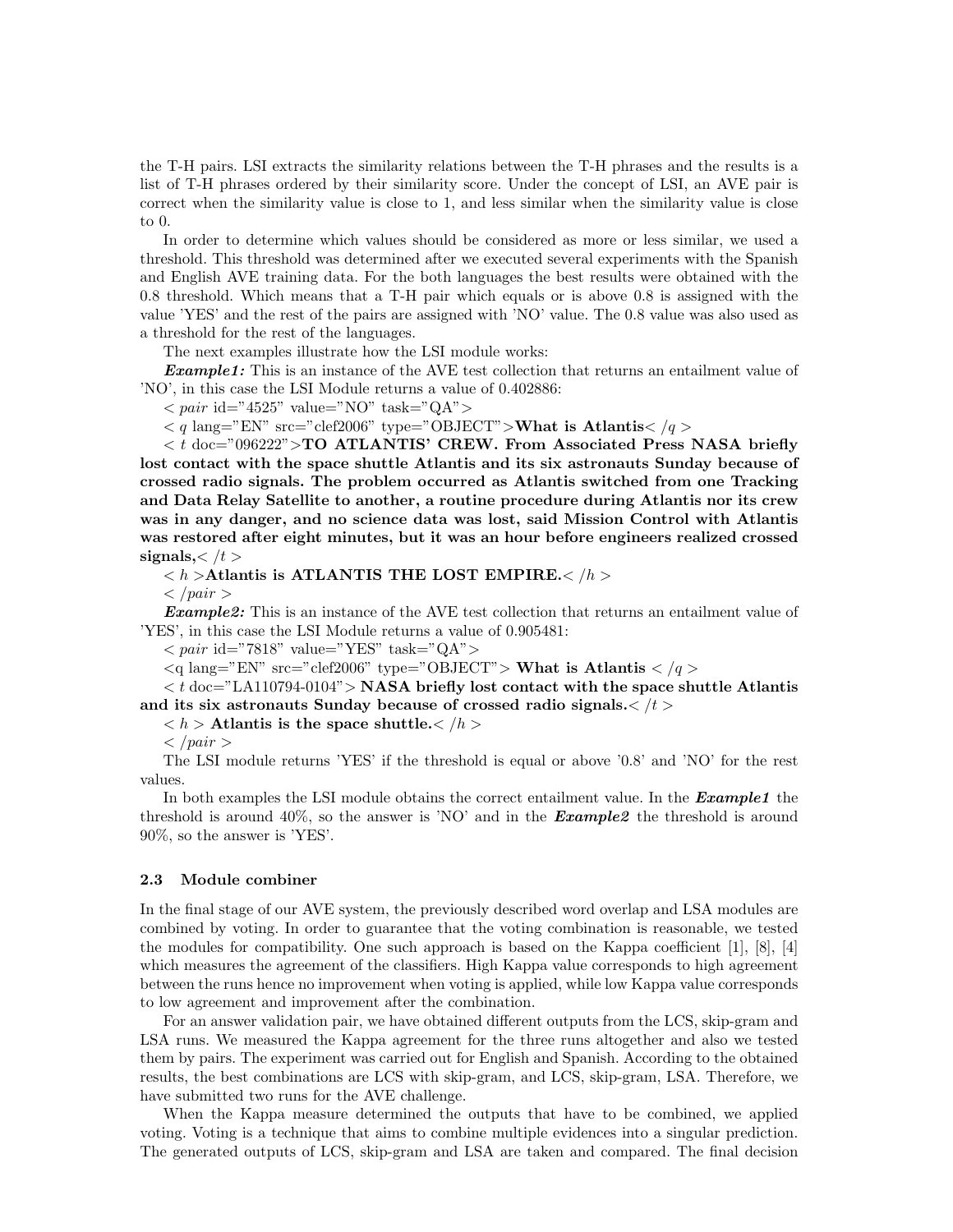about the class assignment is taken regarding the class with the majority votes. For the LCS and the skip-gram runs we could not apply voting because the number of classifiers is even. Therefore, we applied the following strategy in which when the two outputs agree, the obtained result remains the same, but when they disagree the AVE pair is assigned with NO value e.g. the answer validation pair is incorrect.

# 3 Results of the Multilingual AVE Runs

In this section, we present the obtained results for the different languages. We have participated in English, Spanish, German, French, Italian, Dutch and Portuguese. Table 1 shows the results of the individual word overlap sets and the LSA runs as well as the results from the two combinations we have performed. A discussion of the carried out experiments and the obtained results for each one of the languages can be found below.

To evaluate the performance of our system, we have used the following evaluation measures:

$$
precision = \frac{\#predicted \ as \ YES \ correctly}{\# predicted \ as \ YES} \tag{1}
$$

$$
recall = \frac{\#predicted \ as \ YES \ correctly}{\#YES \ pairs} \tag{2}
$$

$$
f-score = \frac{2*recall*precision}{recall+precision}
$$
 (3)

These measures are introduced by the AVE organizers, because of the distribution in an AVE corpus. According to their study [7] 25% of the pairs are YES and 75% of them are NO, therefore the performance of an AVE system should be evaluated only with the YES pairs.

English: For this language, we have performed a training phase by merging the ENGARTE data sets provided by the AVE organizers<sup>3</sup>. The obtained results from this experiment served as indicator for the best attributes of the initial feature set. The best word overlap feature both for the train and test data sets is LCS. This shows that one third of the AVE pairs can be resolved correctly simply by considering the overlapping insequences of the words between two texts.

The skip-gram and LSI runs performed also around 26-27%. When the two word overlap attributes are merged there is no improvement for the test data, however in the training phase the increment is 2%. The highest score for this language are obtained when the LCS, skipgram and LSI runs are merged. This shows that LSI identifies correctly examples which are omitted by the other modules. The voting combination has 8% improvement compared to the performance of a single classifier. According to the  $z'$  statistics with confidence level of 0.975, the increment is significant.

- Spanish: A separate training phase is conducted for the Spanish language. This time we have trained the word overlap modules with the SPARTE corpus. For the test data, the best score is reached by LCS and has the value of 53.15%. The voting combination of LCS, skip-gram and LSI has the same performance as the individual LCS classifier. This is due to the low coverage of LSI, which depends on the number and type of the words in the T-phrases.
- German, French, Italian: For these languages the best performances are obtained with the LCS and voting runs. The obtained f-scores range from 40 to 47%. The performance of LSI is lower than those of the word overlap module, because of the similarity threshold. Although the 0.8 threshold is obtained after we have studied the performance of LSI with the Spanish and English training data, the multilingual test experiments show that the threshold is sensitive to the words of the T-phrases.

<sup>3</sup> http://nlp.uned.es/QA/ave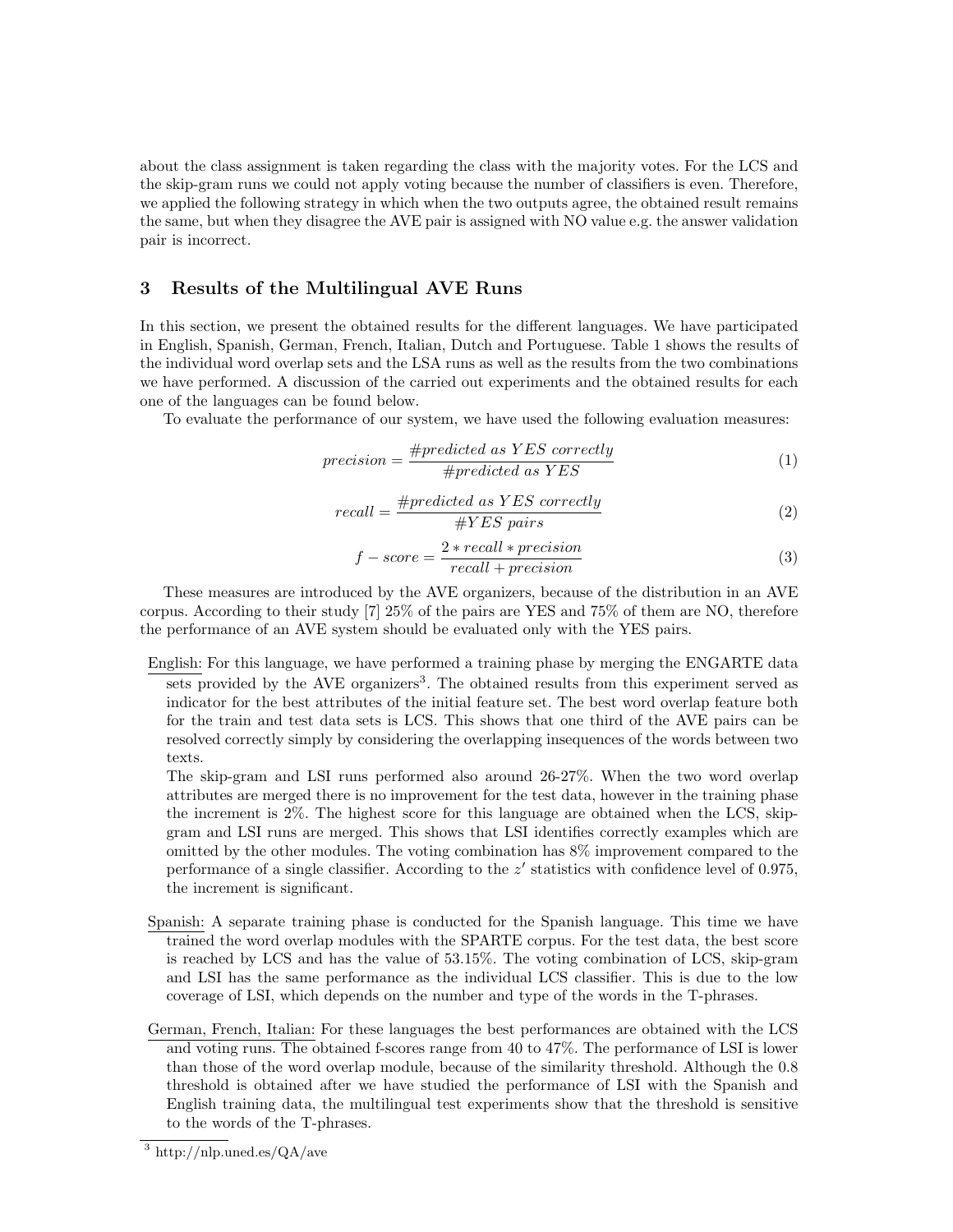Dutch, Portuguese: For these two languages, our system obtained the lower scores among all. It is interesting to note that for Dutch the skip-gram run performed better than LCS. This may be related to the origin of the language and the word order, as skip-gram looks for position independent n-grams. For Portuguese, LSI performed better than the word overlap runs. The voting combination for this language has 4% better coverage than the individual classifiers.

Discussion: In this AVE competition, we have participated for the English, Spanish, German, French, Italian, Dutch and Portuguese languages. The carried out experiments show that one and the same attributes can be applied to different languages and even can reach the same performance. Thus, we have proved that our MLEnt system is adaptable to the RTE's subtask AVE and second that our hypothesis for MLEnt's multilinguality is valid.

Globally for Spanish, German and French, the LCS and voting combination performed the same. However, for English the voting combination improved with 8% the performance of the individual classifier. For Italian the voting strategy had an increase of 3% and the same happen with Portuguese. Compared to the individual performance of LSI, the voting combination was better for each one of the seven languages.

The variation of the performances of the word overlap attributes and the combination strategies shows that even in the AVE challenge the voting combination depends on many factors such as sequences of n-grams, number of words in the text, the results of the individual classifiers. Since for most of the languages the voting strategy had positive effect, we can claim that voting improves the performance of our system.

## 4 Conclusions and Future work

The main aim for our participation in the AVE competition was to test our previously developed text entailment system MLEnt for multilinguality and how it will perform in a new task such as answer validation. As the textual entailment and the answer validation tasks share the same idea of identifying whether two texts infer the same meaning, it was easy and possible to adapt the MLEnt system to the AVE challenge.

With the obtained results we proved that MLEnt can function for different languages. The performance of the system ranges from 20% to 53% depending on the language pairs. It is interesting to note that the performance of our AVE system depends on the LCS, skip-gram and LSI attributes, however the two most robust attributes are LCS and skip-grams which for German, French, Italian and Dutch reached the coverage of 47% for LCS and 38% for skip-gram respectively.

We do not include the Spanish and English results, because we used training data and the performance for these languages is influenced also by the size of the data. The only language with lower performance is Portuguese. Probably because the amount of the overlapping words was not so much as for the rest of the languages.

The performance of the LSI attribute also varied across the languages. As LSI uses the words of the text to construct the conceptual matrices, we observed that for the languages where the T-phrases were longer, the performance of LSI was better and vice versa. As a conclusion from the carried out experiments, we can say that in the future these attributes can serve as a baseline for all languages but should be further improved by the incorporation of richer knowledge such as syntactic or semantic.

During the experiments, the Kappa agreement measure determined the compatible set for the voting combination. By this measure the performance of the individual sets was improved. The voting combination lead to improvement for the English, French, Italian and Portuguese language runs. For Spanish and German the performance of the voting combination and the LCS attribute differed by  $0.14\%$ , and according to the  $z'$  statistics this difference is insignificant. For Dutch the LCS and skip-gram attributes performed better than the combination. According to the conducted experiments, the attribute which was most informative for the correctness of the answer validation pair is LCS.

The present AVE system has the ability to work fast and is characterized by quick training and testing phases, which is very important for a real Question Answering application. Another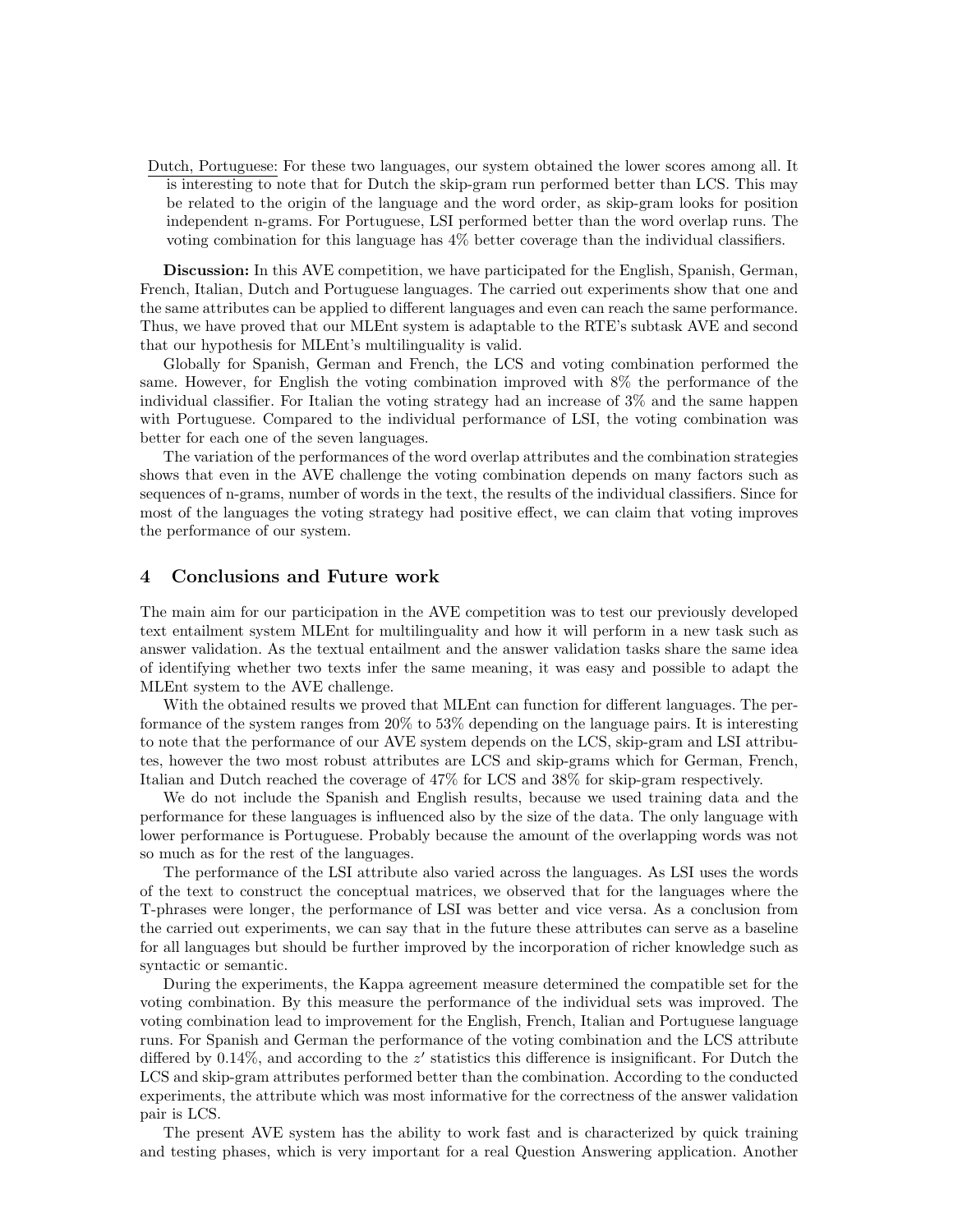| Language runs             | Precision |        | Recall F-score |
|---------------------------|-----------|--------|----------------|
| $English\_LCS$            | 15.22     | 80.93  | 28.57          |
| $English\_skip$           | 16.91     | 69.30  | 27.18          |
| $English$ <sub>LSA</sub>  | 23.29     | 30.23  | 26.31          |
| $English\_LCS\&skip$      | 18.33     | 64.65  | 28.56          |
| $English\_LCS\&Skip\&LSA$ | 24.92     | 69.77  | 36.72          |
| $Spanish\_LCS$            | 44.21     | 66.62  | 53.15          |
| $Spanish\_skip$           | 37.24     | 43.07  | 39.94          |
| $Spanish\_{ISA}$          | 34.15     | 14.45  | 20.31          |
| $Spanish\_LCS\&Skip$      | 47.48     | 39.34  | 43.03          |
| $Spanish\_LCS\&Skip\&LSA$ | 40.65     | 76.15  | 53.01          |
| $German\_LCS$             | 38.90     | 60.56  | 47.37          |
| $German\_Skip$            | 34.37     | 43.91  | 38.55          |
| $German\_LSA$             | 11.43     | 1.13   | 2.06           |
| $German\_LCS\&skip$       | 41.30     | 37.68  | 39.41          |
| $German\_LCS\&Skip\&LSA$  | 36.34     | 67.42  | 47.22          |
| $French\_LCS$             | 33.96     | 67.09  | 45.09          |
| $French\_skip$            | 30.48     | 46.38  | 36.78          |
| $French\_LSA$             | 32.36     | 15.88  | 21.31          |
| $French_LCS\&skip$        | 38.36     | 43.69  | 40.85          |
| $French\_LCS\&Skip\&LSA$  | 34.44     | 73.62  | 46.93          |
| $Italian\_LCS$            | 25.78     | 70.59  | 37.77          |
| Italian_Skip              | 21.96     | 86.10  | 34.99          |
| Italian_LSA               | 29.16     | 22.45  | 25.37          |
| Italian_LCS&Skip          | 21.64     | 88.77  | 34.80          |
| Italian_LCS&Skip&LSA      | 28.30     | 72.19  | 40.66          |
| $Dutch\_LCS$              | 14.26     | 90.12  | 24.62          |
| $Dutch\_skip$             | 15.80     | 67.901 | 25.64          |
| $Dutch\_LSA$              | 13.88     | 12.34  | 13.07          |
| $Dutch\_LCS\&Skip$        | 18.90     | 67.90  | 29.57          |
| $Dutch\_LCS\&Skip\&LSA$   | 14.84     | 90.12  | 25.48          |
| $Portuguese\_LCS$         | 12.50     | 3.90   | 5.94           |
| Portuguese_Skip           | 8.00      | 21.00  | 11.58          |
| $Portuguese\_LSA$         | 11.26     | 12.76  | 11.96          |
| $Portuguese\_LCS\&skip$   | 19.04     | 12.77  | 15.29          |

Table 1. Results for the AVE runs